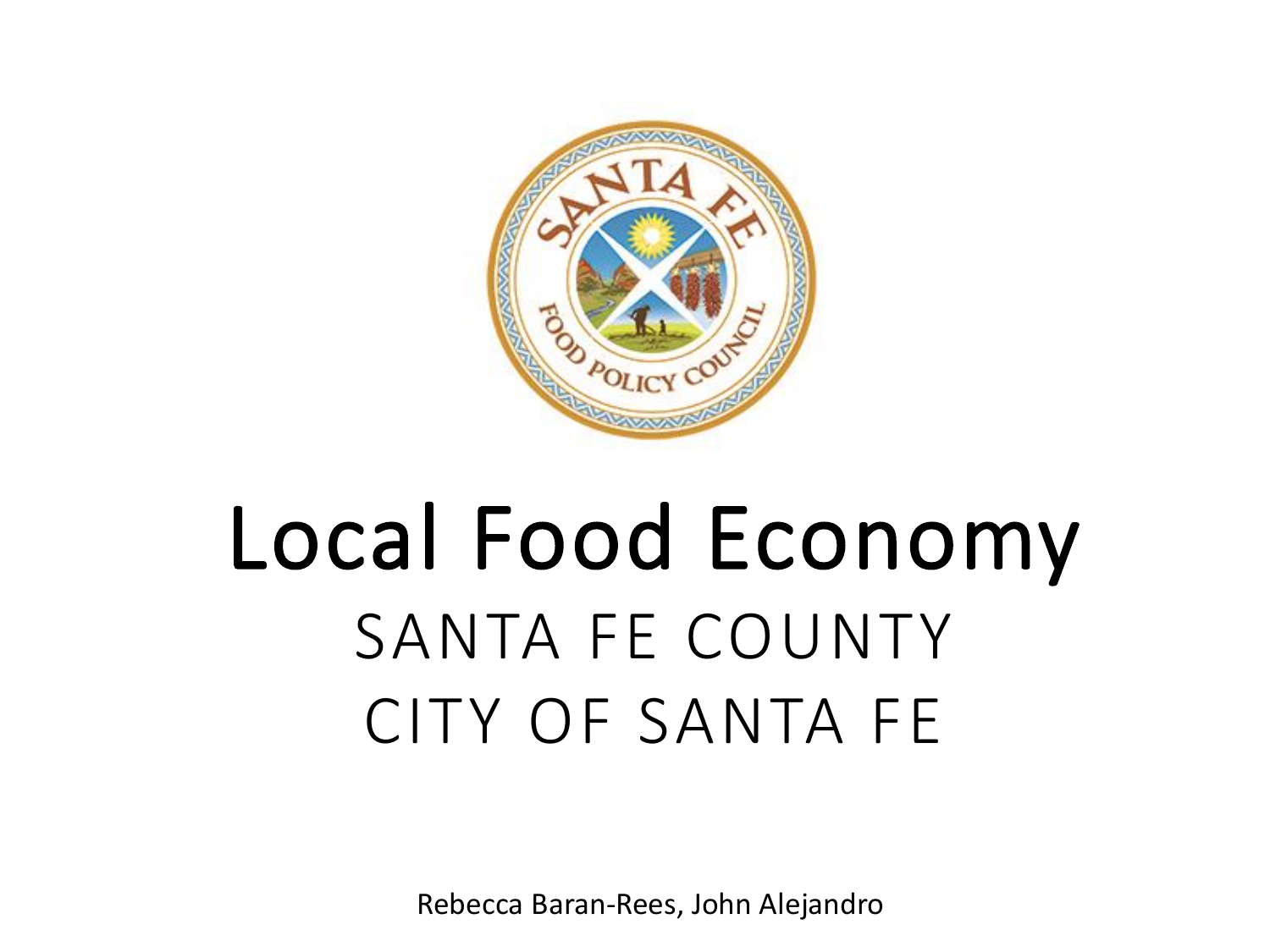### A SIMPLE QUESTION: **HOW BIG IS SANTA FE'S FOOD ECONOMY?**

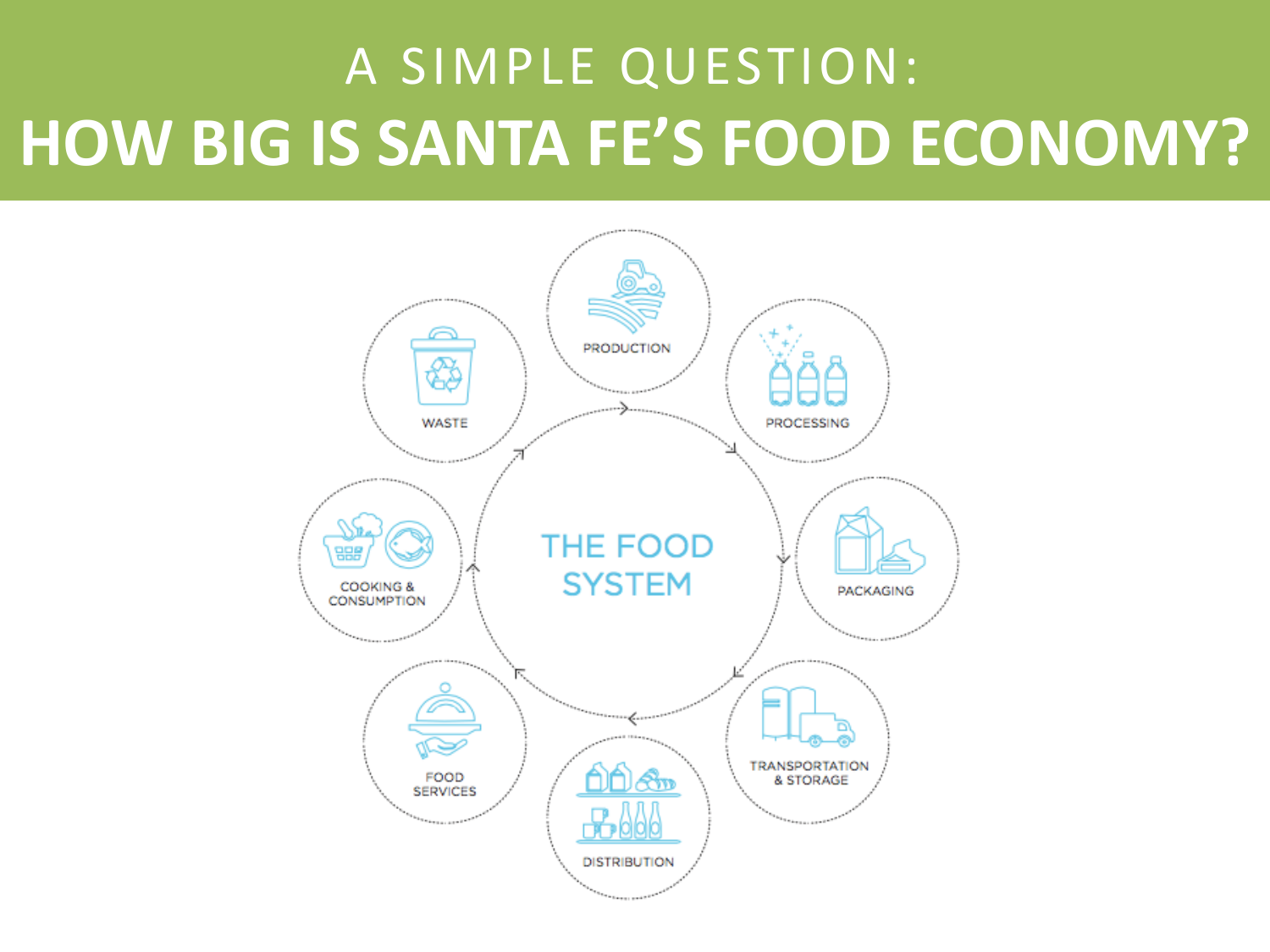### WHAT ARE THE LEADING **INDUSTRIES OF OUR ECONOMY?**

- 1. Retail
- 2. Construction
- 3. Accommodation & Food Services
- 4. Other Services
- 5. Professional & Technology Services
- 6. Information
- 7. Health Care & Social Services
- 8. Utilities
- 9. Real Estate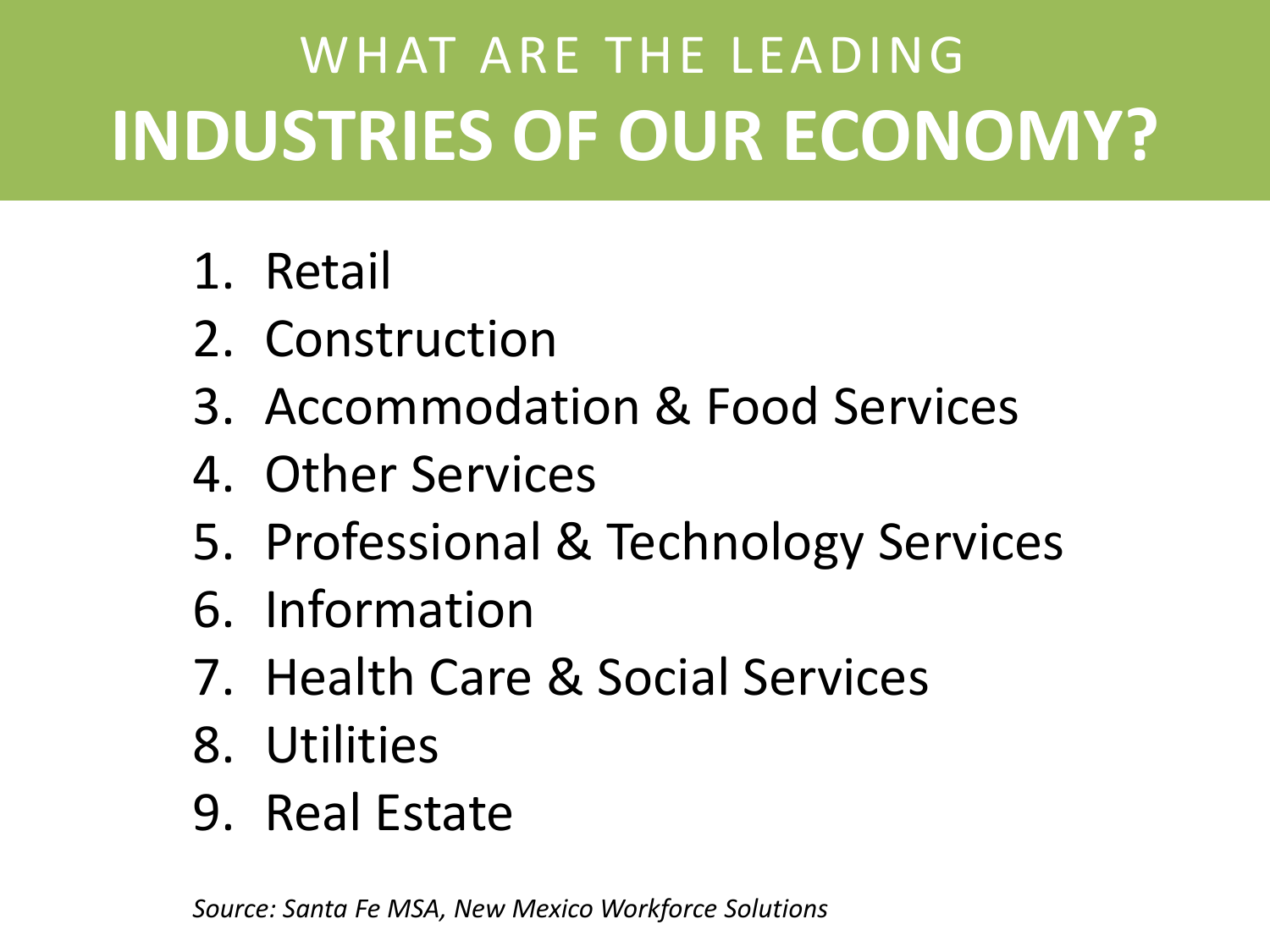### WHERE DOES THE **FOOD ECONOMY** FALL WITHIN THESE SECTORS?

#### **Santa Fe MSA Top Industries, Share of Gross Receipts**

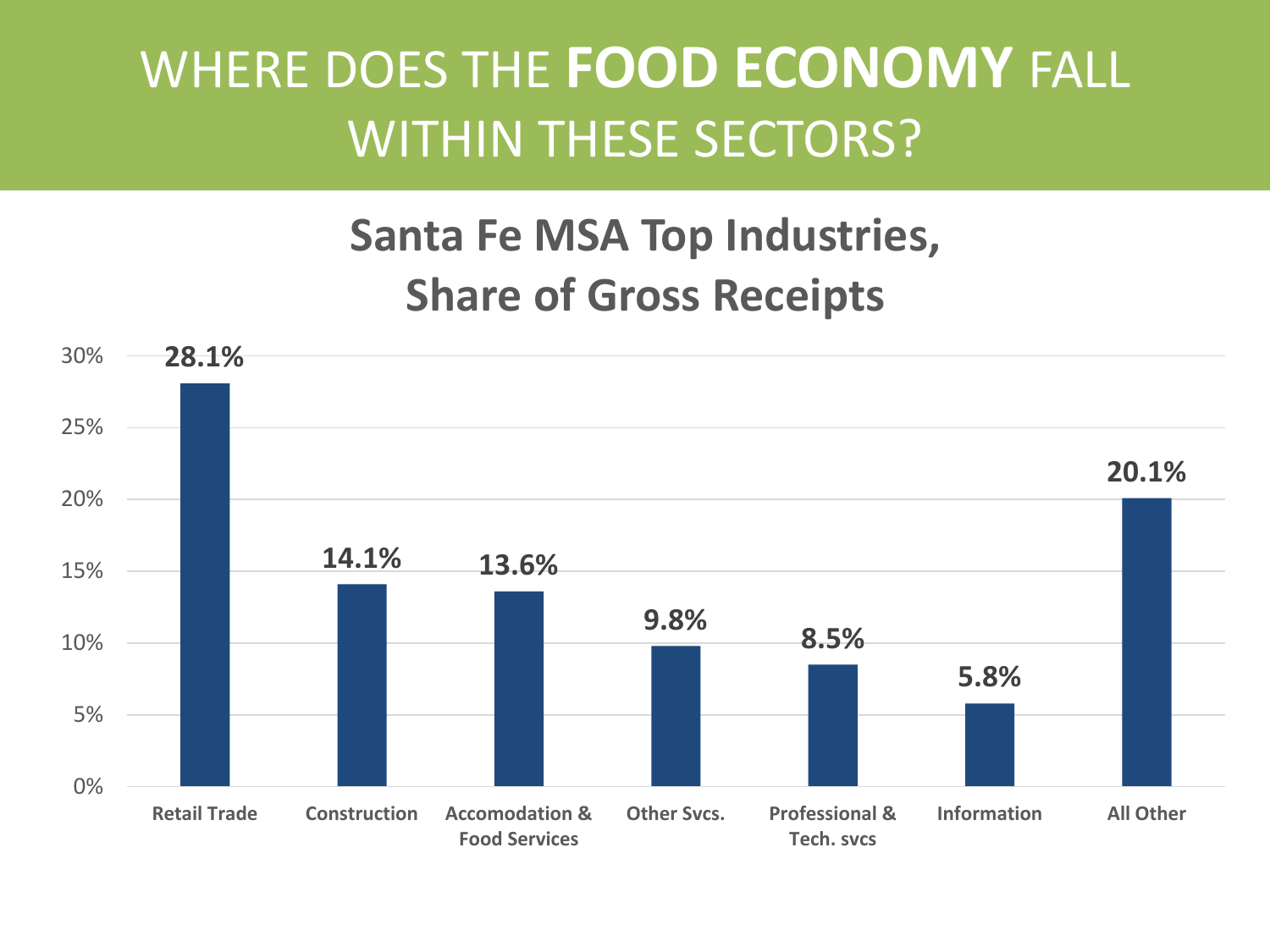### WHERE DOES THE **FOOD ECONOMY** FALL WITHIN THESE SECTORS?

#### **Santa Fe MSA Top Industries, Share of Gross Receipts**

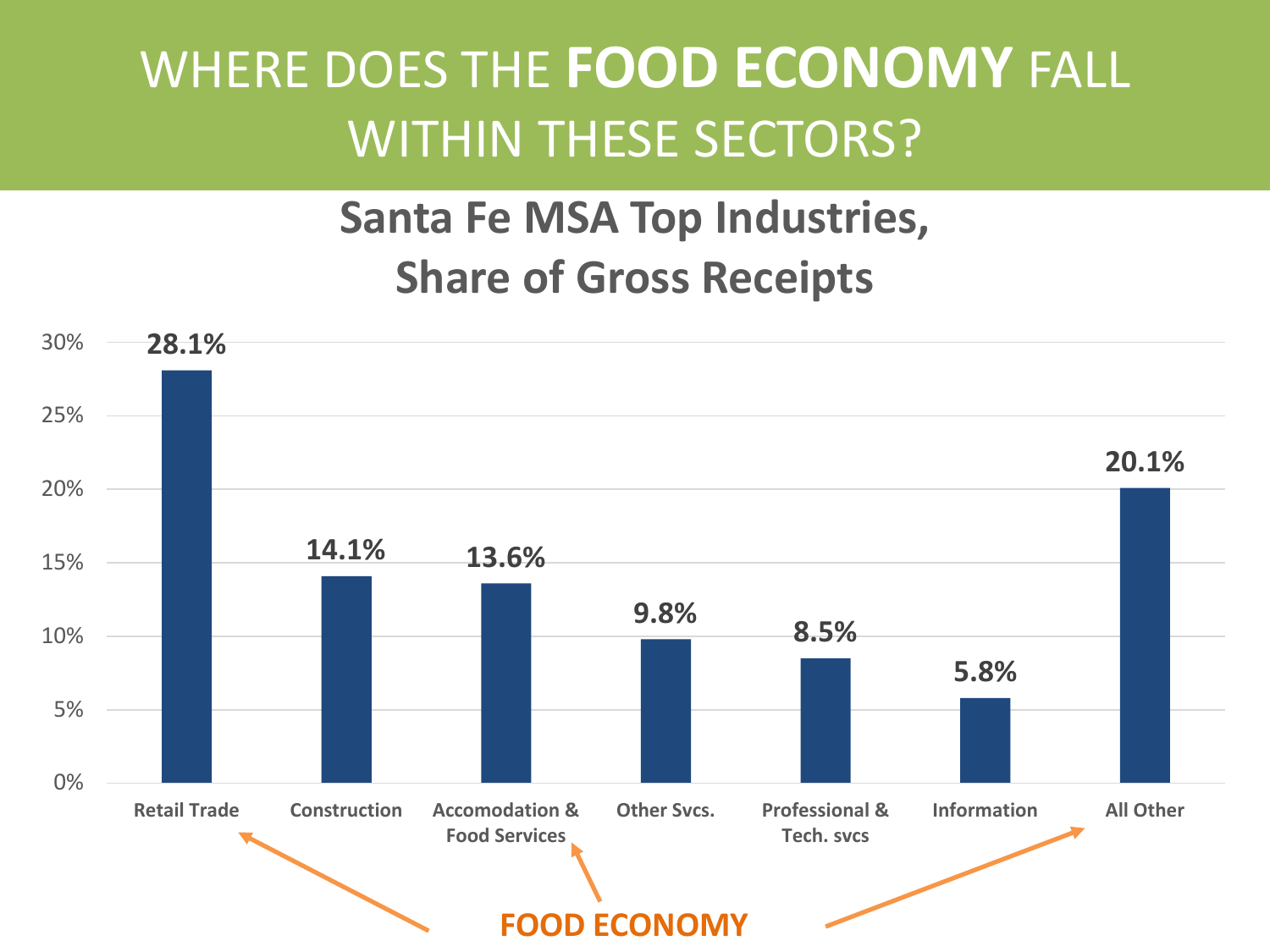

# NAICS codes are our friends!

- North American Industry Classification System (NAICS)
- Used on business license/NM CRS applications.
- Define business establishments based on the activities in which they are primarily engaged.
- Classifies establishments for the purpose of collecting, analyzing, and publishing statistical data related to the U.S. economy.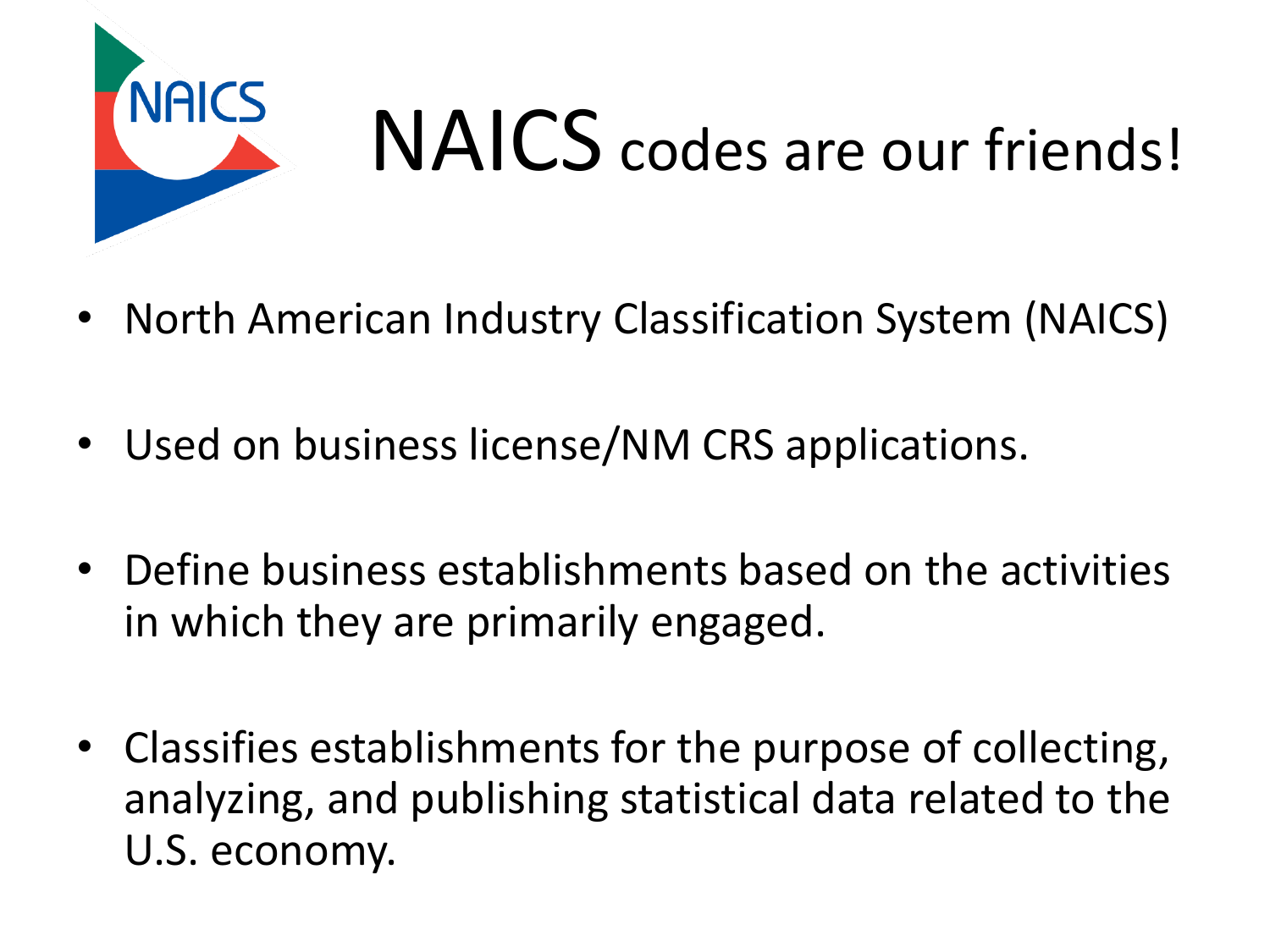#### **Santa Fe County**

#### 2016 NAICS Data: Annual Gross Receipts Share of Food Economy



**FOOD ECONOMY**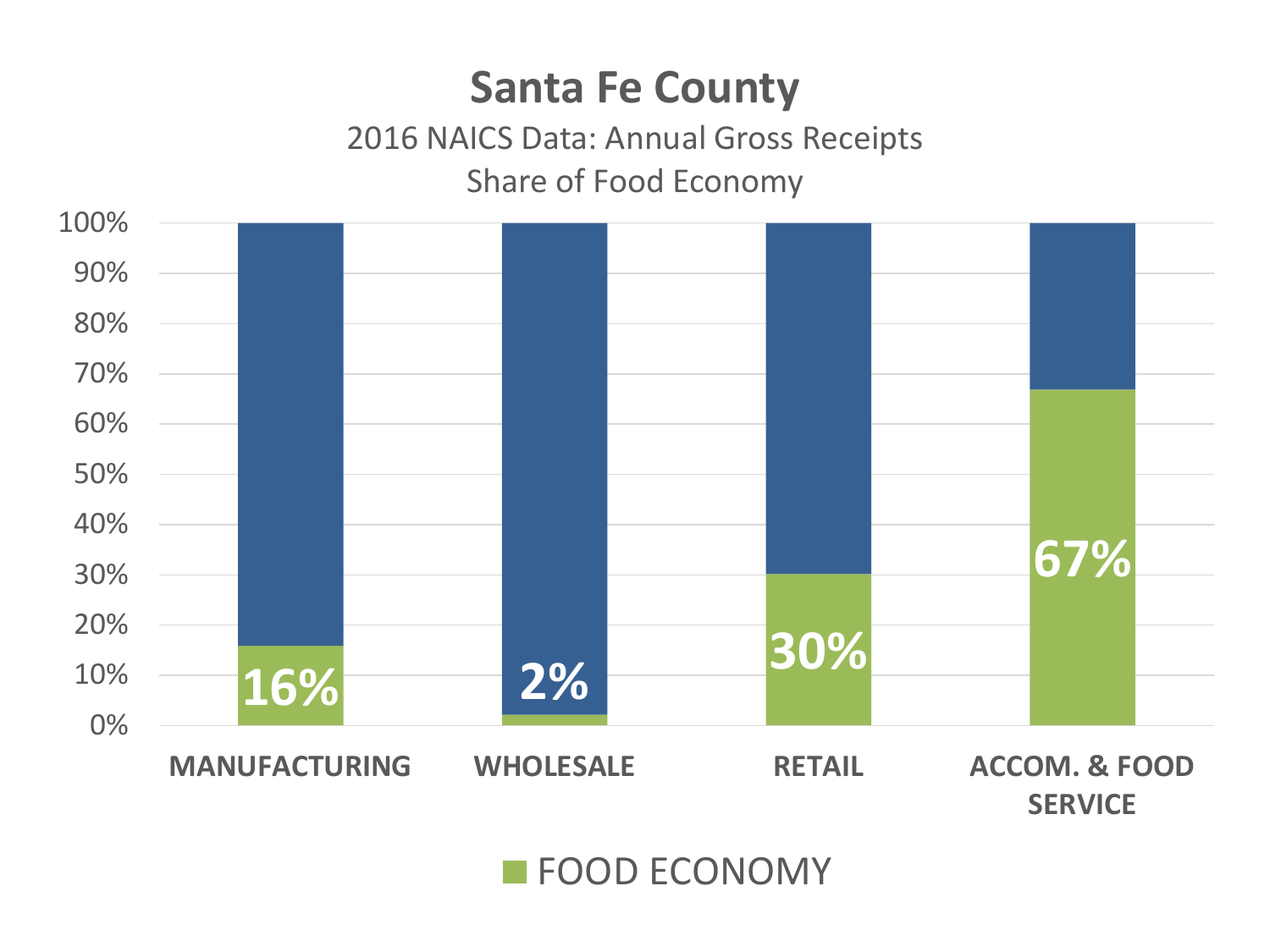#### **TRACKING OUR FOOD ECONOMY SF COUNTY GROSS RECEIPTS 2016**

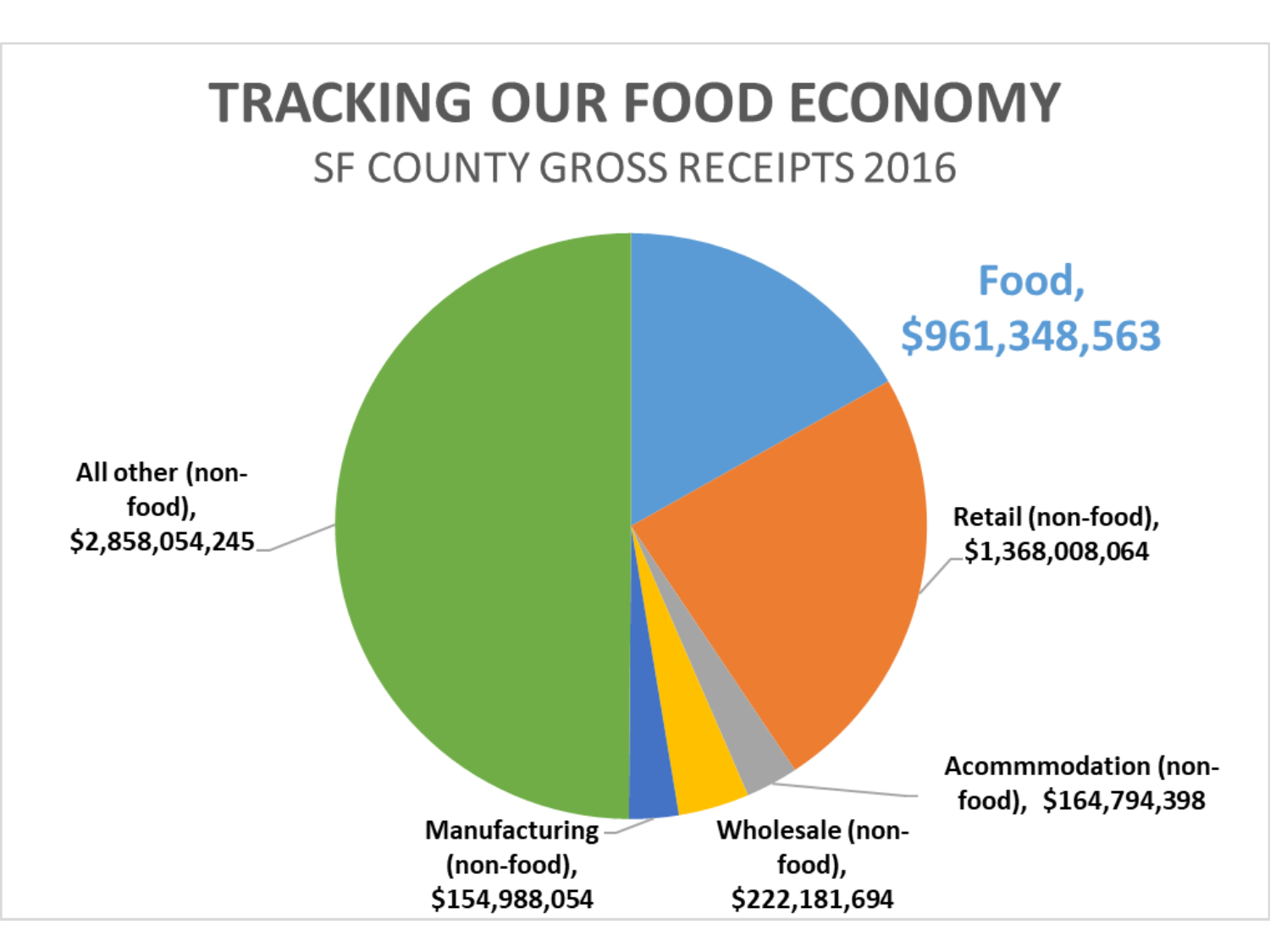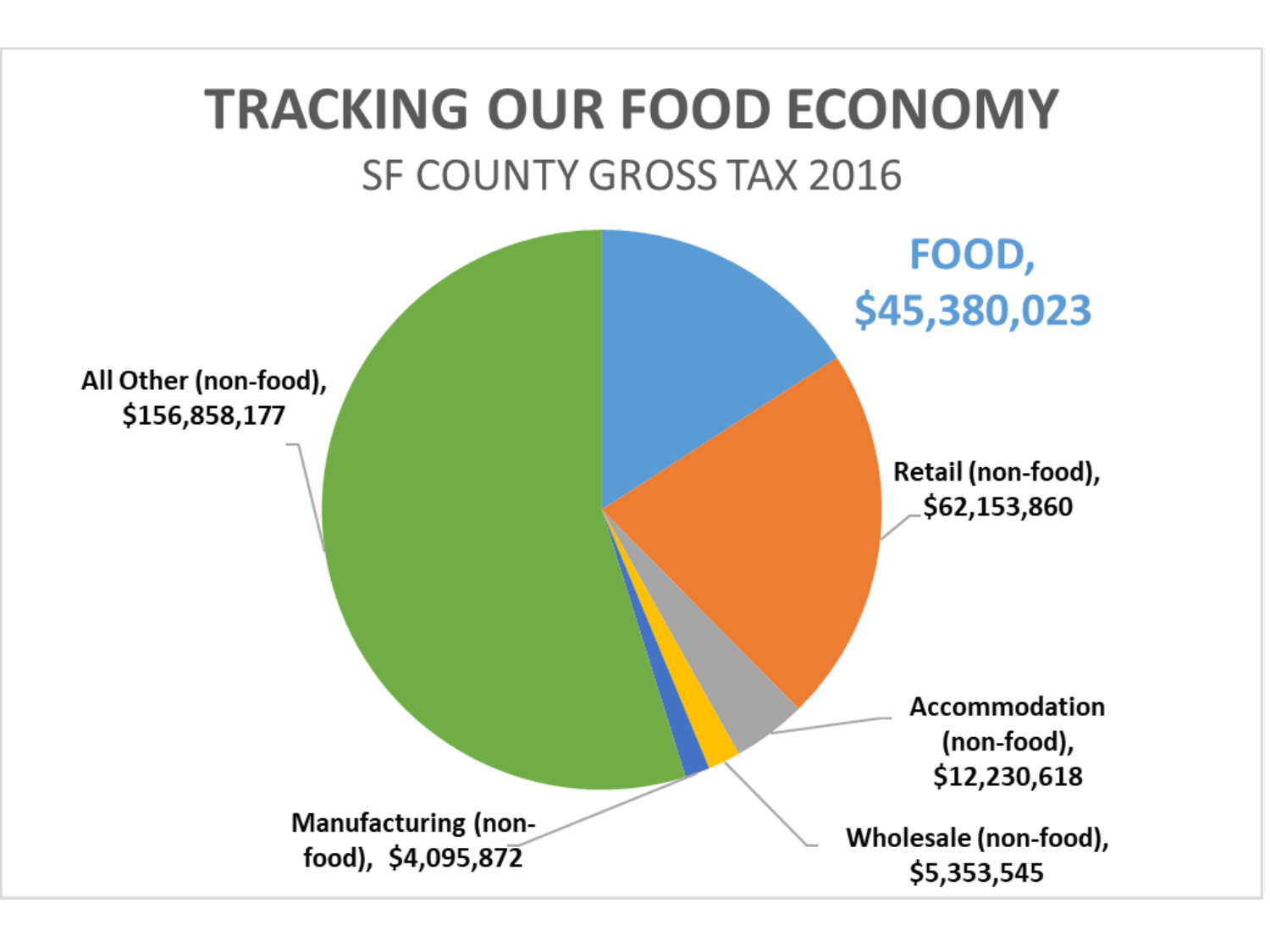#### **City of Santa Fe**

2016 NAICS Data: Annual Gross Receipts Share of Food Economy

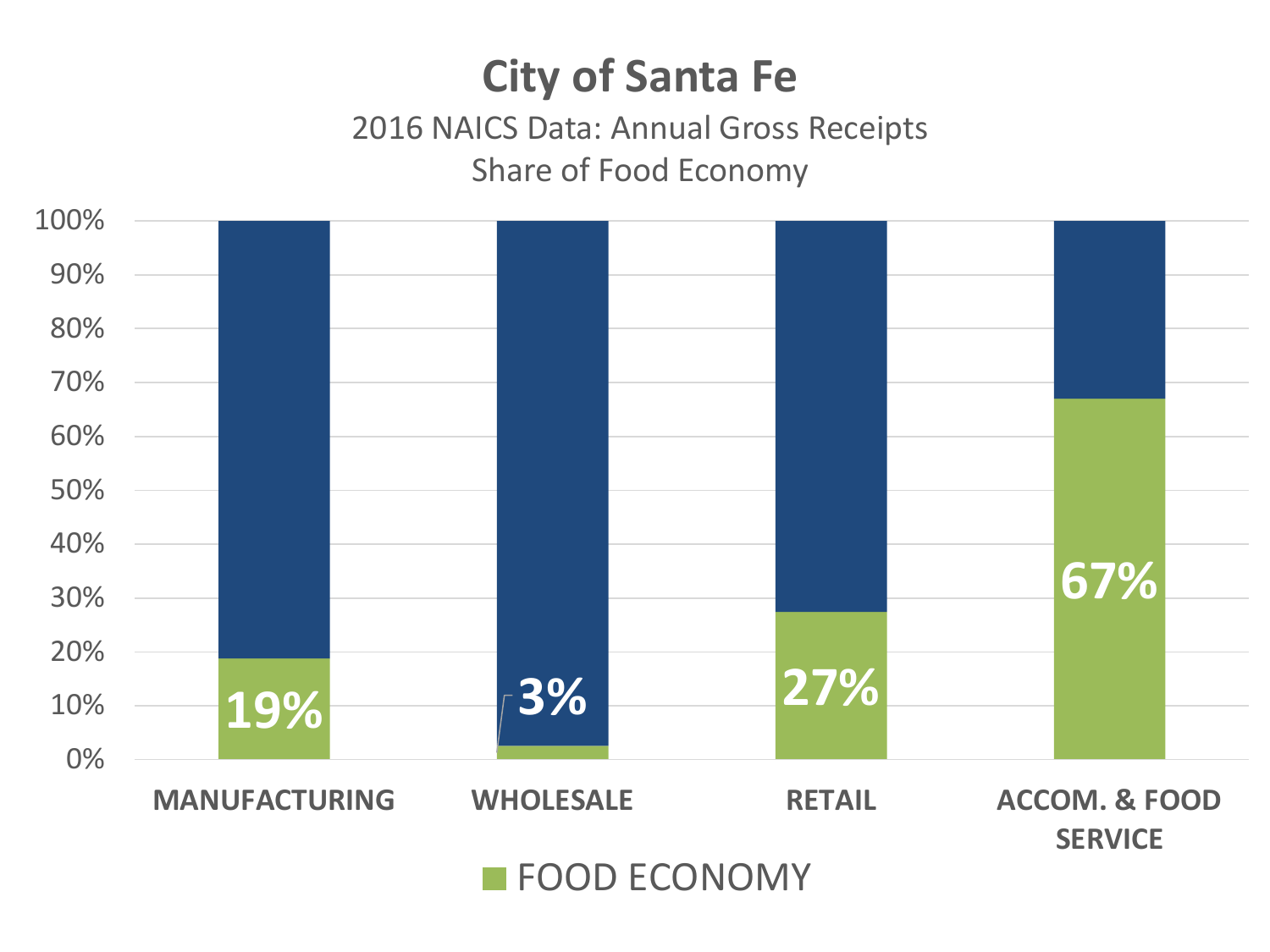#### **TRACKING OUR FOOD ECONOMY** CITY OF SANTA FE GROSS RECEIPTS 2016

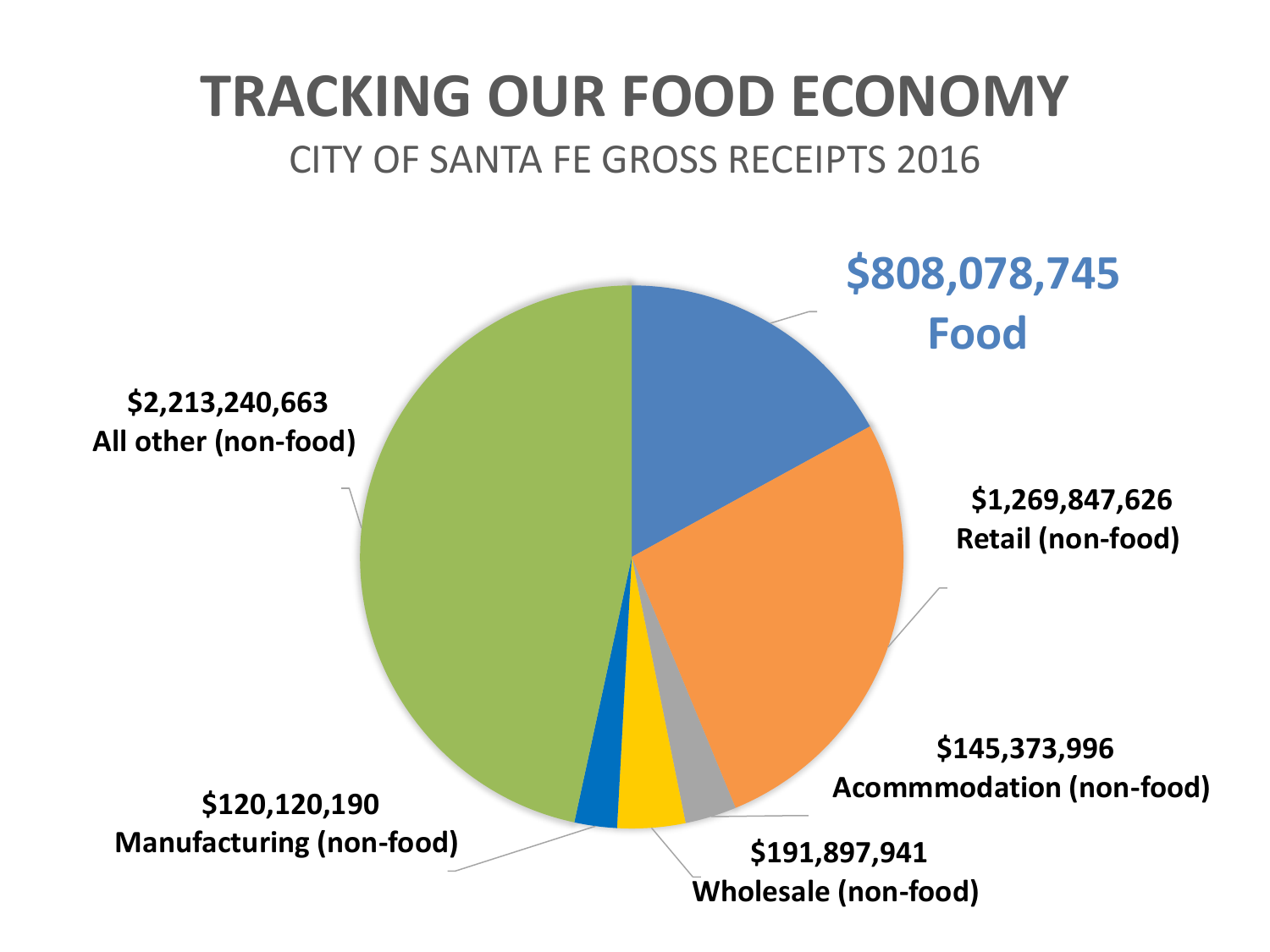#### **TRACKING OUR FOOD ECONOMY** CITY OF SANTA FE GROSS RECEIPTS TAXES 2016

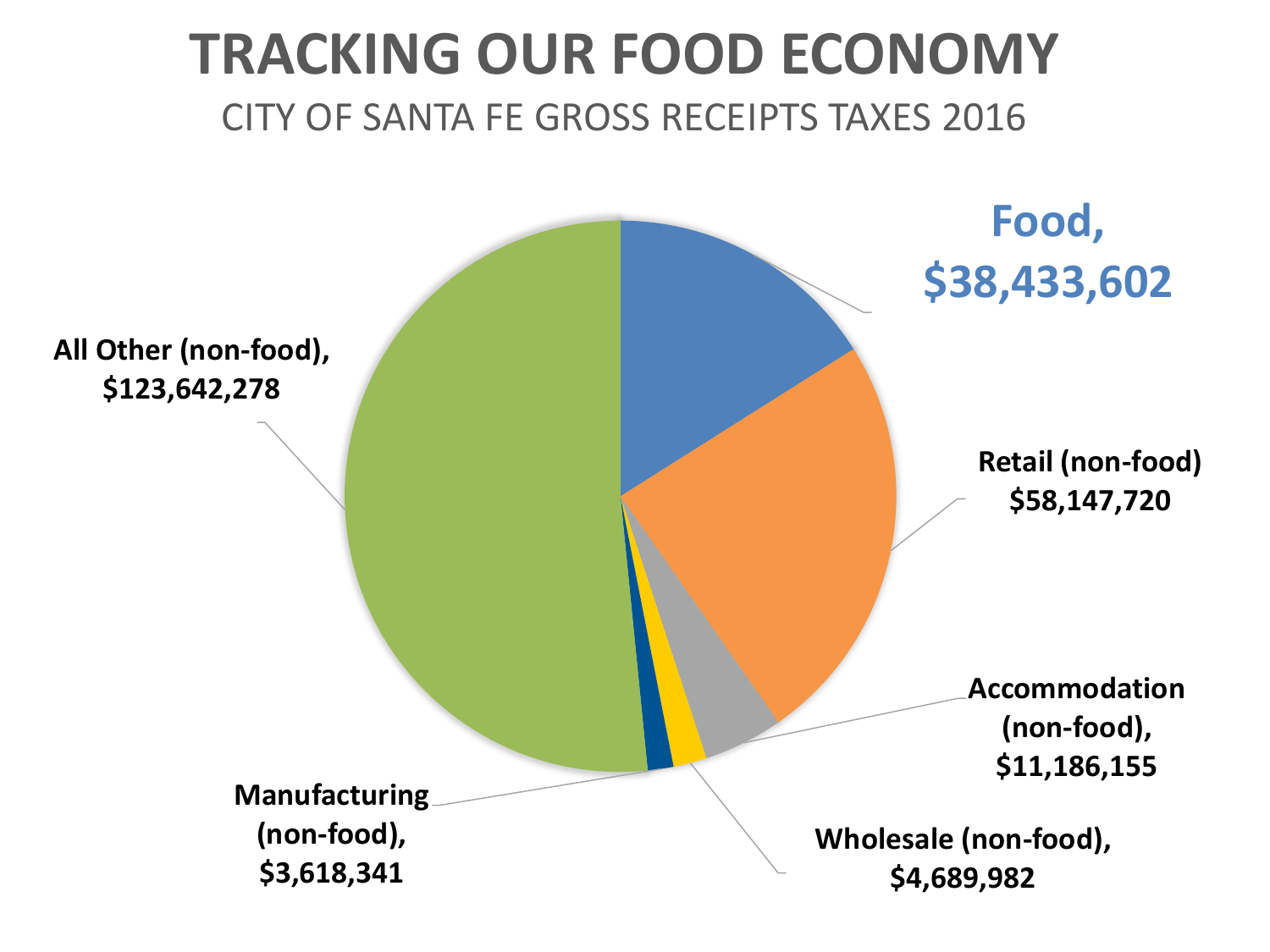### **SF COUNTY AGRICULTURE GROSS RECEIPTS DATA**

Food-related agriculture data traditionally hard to capture.

- NAICS agriculture codes are co-mingled with non-food
- Largely cash market

\$10,236,634 **GROSS RECEIPTS** \$624,769 GROSS RECEIPTS TAX

2016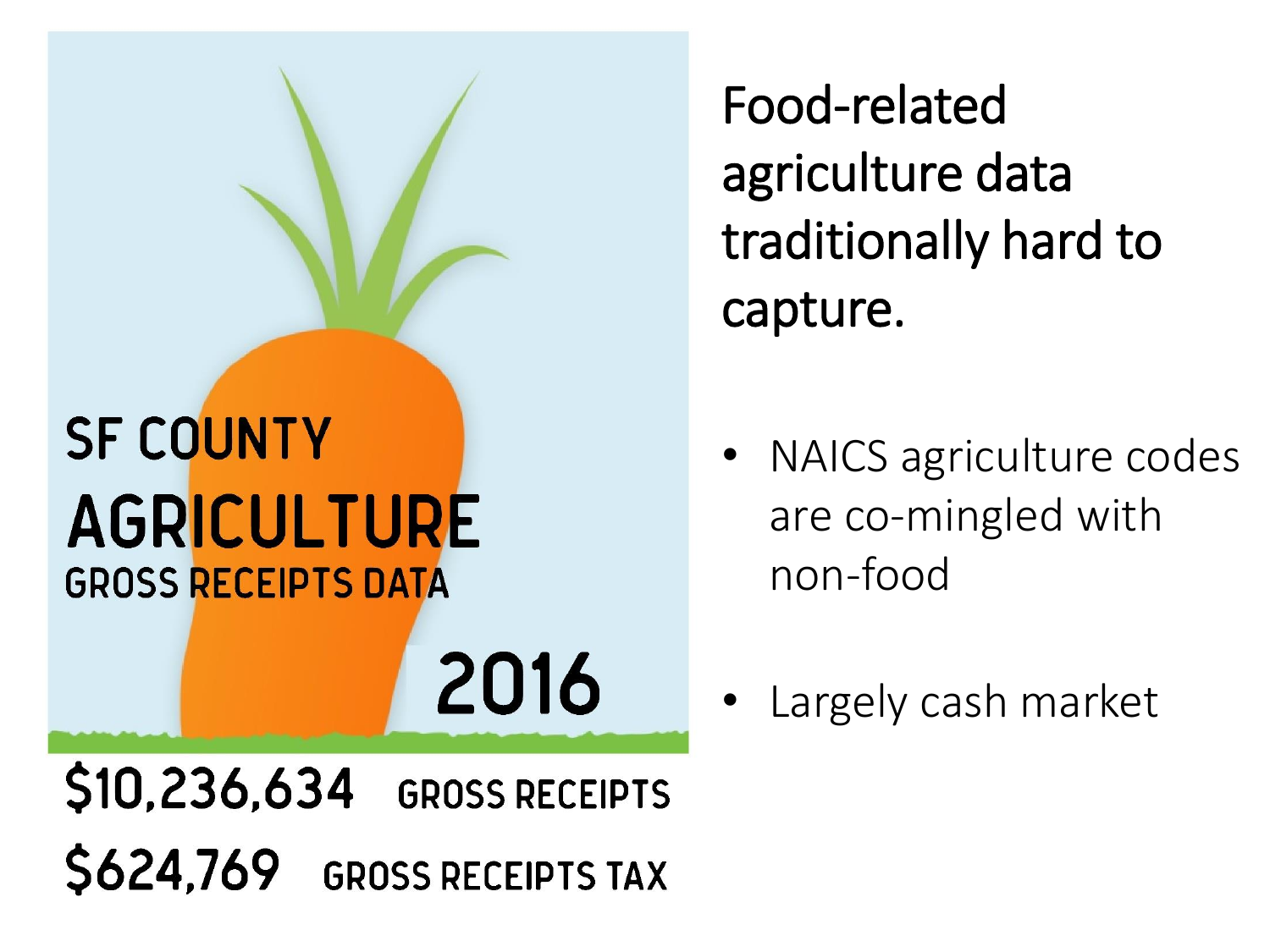### WHAT ARE THE **ECONOMIC MULTIPLIERS**  OF LOCAL FOOD?

### **For every \$1.00 spent** = an **additional \$0.80 is generated.**

### **PLUS!**

In 2012, New Mexico agriculture and food processing:

- produced **\$10.6 billion** in output
- created **50,886 jobs**
- generated **\$523 million** in taxes (personal, corporate and indirect business taxes)

*Source: NMSU, 2014 Circular*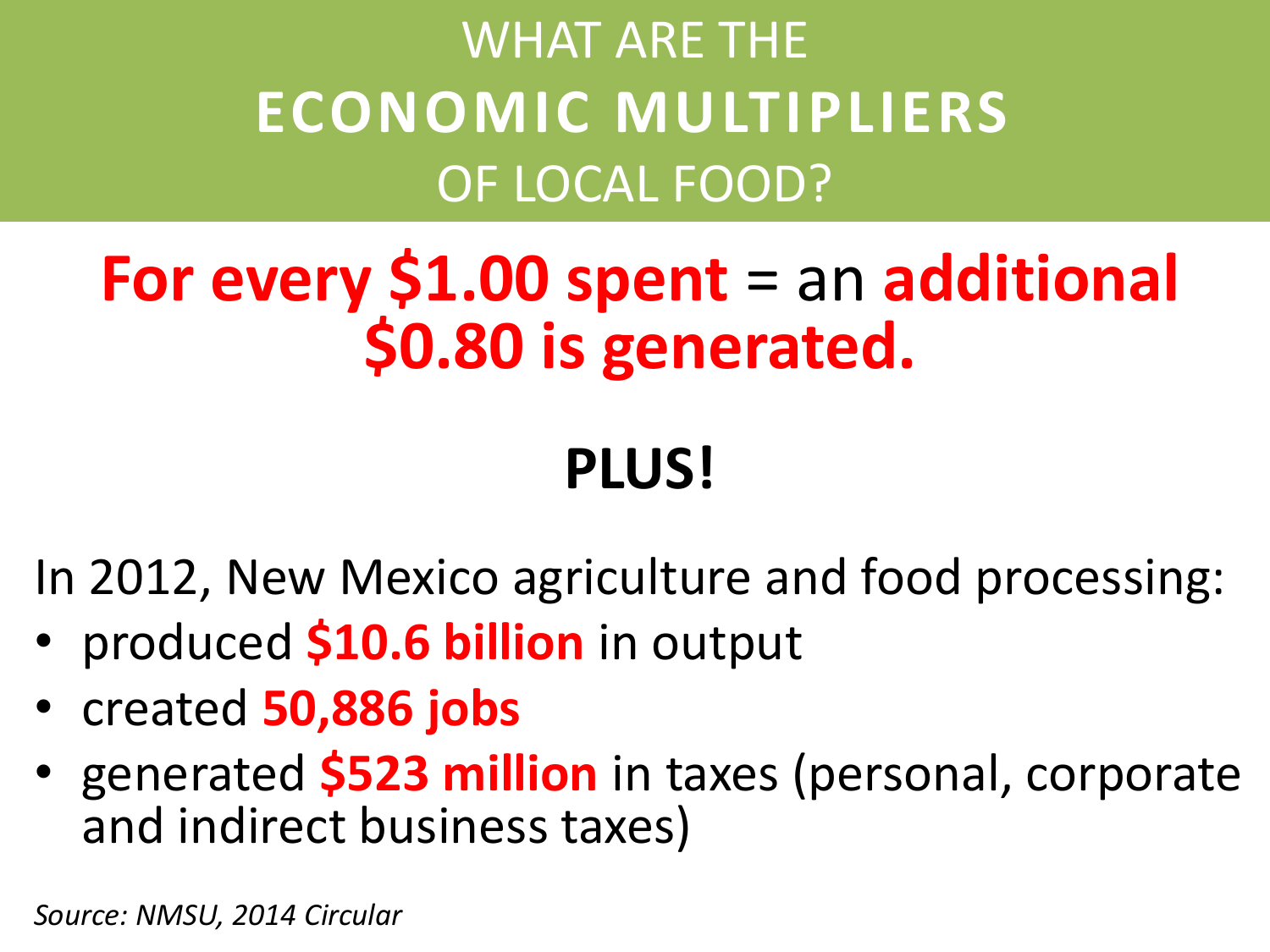### A LARGE FOOD ECONOMY, BUT **FOOD INSECURITY** ABOUNDS

#### **SF County: 24% of children are food insecure Statewide: 27% of children are food insecure**

New Mexico has the 2<sup>nd</sup> highest food insecurity rate among children



27% of our children don't have access to enough nutritious food

Low-income\* New Mexicans miss, on average, 3 meals per week



\*Low income = \$31,244 for a family of 3 (185% of FPL)

#### **Food-insecure New Mexicans miss** 13% of their meals



#### *Source: NM Voices for Children & KIDS COUNT, 2015.*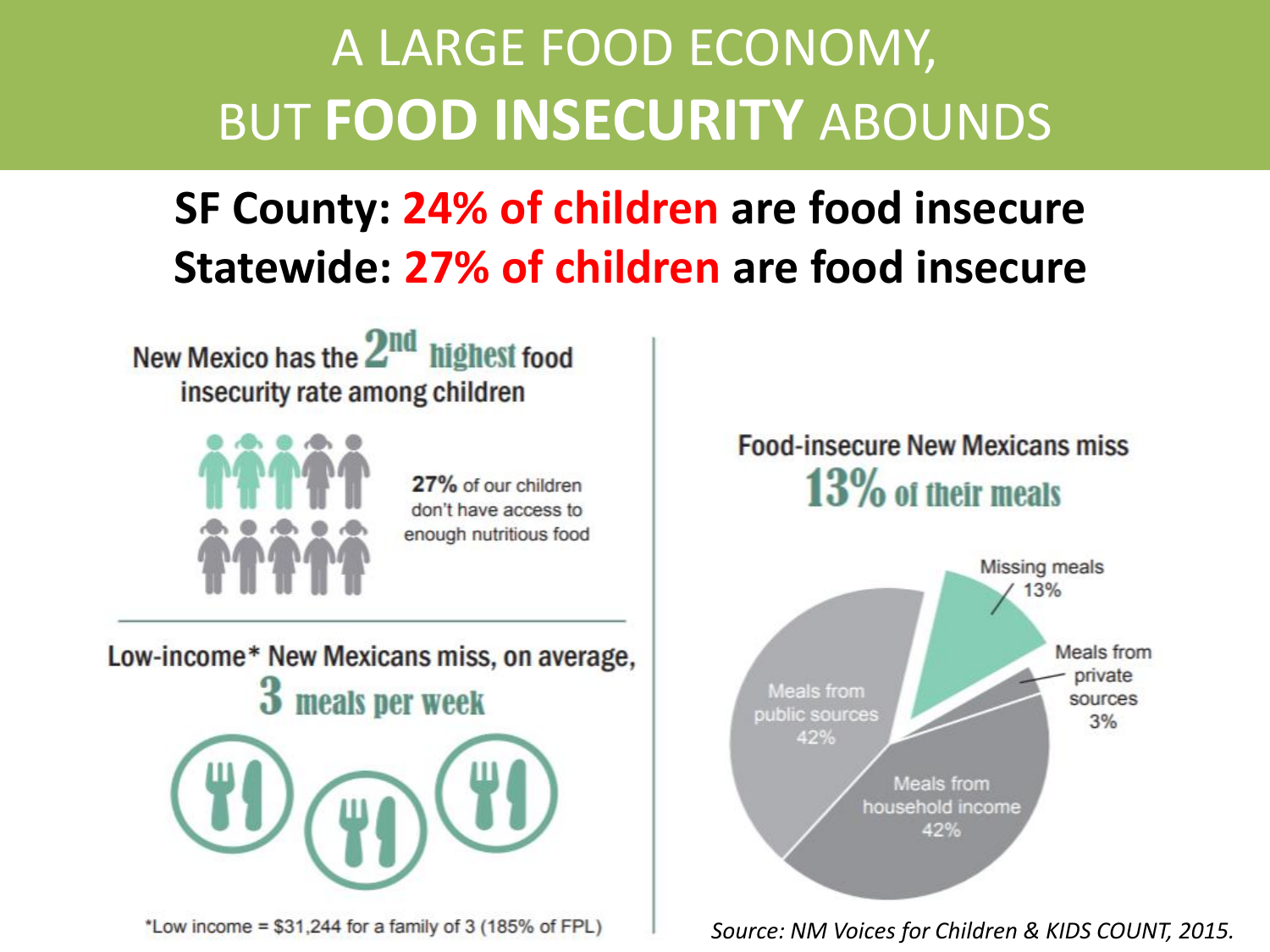

- **10%** of Santa Fe County lives a mile or more from a grocery store.
- **37%** of Santa Fe County children, and **29%** of seniors live more than a mile from a grocery store.
- **36%** of restaurants in Santa Fe County are fast food outlets.
- Between 2007 and 2009, fast food restaurants in Santa Fe **increased by 12.5%**